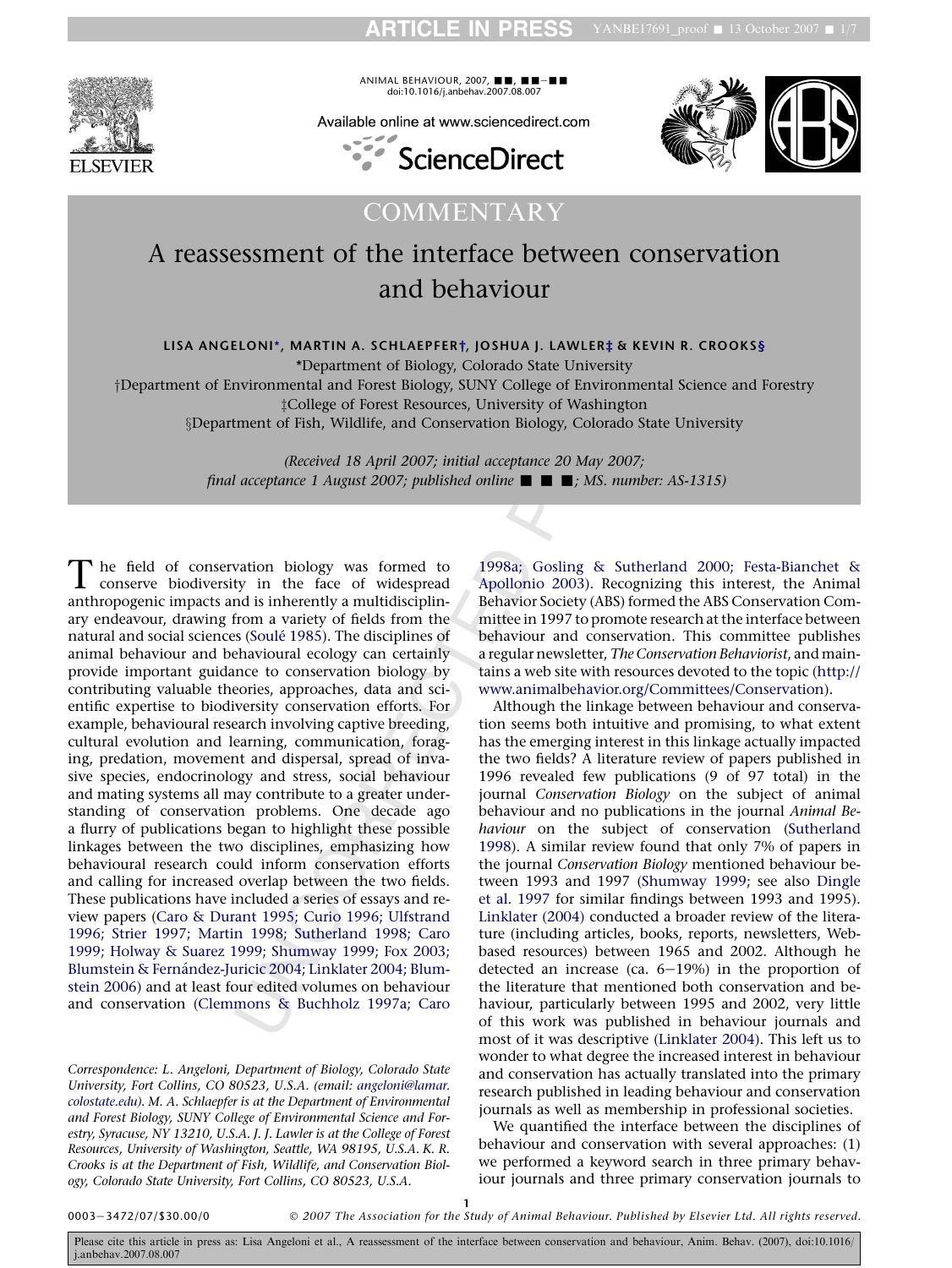#### 2 ANIMAL BEHAVIOUR,  $\blacksquare$ ,  $\blacksquare$

assess the prevalence of studies that addressed both fields over a 10-year period; (2) we measured the degree to which those primary conservation and behaviour journals cited each other; (3) we used an existing database to determine the degree to which studies published in the highest-ranked conservation journals address behavioural topics and whether that trend changed over a 20-year period; and (4) we compared the North American membership of ABS and the Society for Conservation Biology (SCB) to assess the degree of overlap between two preeminent professional societies in each field. If there was an emerging interest in behaviour and conservation, we would expect to record a trend for increased focus on conservation in the leading behaviour journals, increased focus on behaviour in the leading conservation journals, greater cross citation between those journals, and high levels of cross membership between the two societies.

### Assessing the Interface between Disciplines

Our first two methods for assessing the interface between behaviour and conservation involved analyses of three leading behaviour journals (Animal Behaviour, Behavioral Ecology, Behavioral Ecology and Sociobiology) and three leading conservation journals (Conservation Biology, Biological Conservation, Ecological Applications). We chose these six publications because they are premier journals with high impact factors (all >2.0; Journal Citation Reports 2006, Institute for Scientific Information, Philadelphia, PA, U.S.A.), publishing some of the most widely read research in their fields. These journals facilitate research contributions through their online submission systems and their lack of (or voluntary) publication charges, both of which help to encourage the publication of a wide array of international research.

We used Institution for Scientific Information's Web of Science [\(Thomson Scientific 2006\)](#page-6-0) to search for the term 'conserv\*' to find the words 'conservation', 'conserve' and 'conserving' within titles and abstracts of articles published between 1996 and 2005 in the three behaviour journals. We excluded articles that used these words in contexts other than biodiversity or species conservation (e.g. water or phylogenetic conservation). We also conducted this search within two leading journals in the fields of ecology (Ecology) and ecological genetics (Molecular Ecology) for 2005. These are fields that have made major contributions to conservation (Soulé & Wilcox 1980; Soulé [1985; Meine et al. 2006](#page-6-0)), and thus can serve as a standard for comparison to measure the contributions of animal behaviour. We similarly searched for the term 'behav\*' to find the words 'behavio(u)r(s)', 'behave' and 'behavio(u)ral' within titles and abstracts of articles published between 1996 and 2005 in the three conservation journals. We excluded articles that used these words to refer to the behaviour of models, humans, systems, or ecological processes (e.g. fire). Note that our metric may be an underestimate by omitting articles that discussed conservation or behaviour implications without using the terms conservation or behaviour in the title or abstract. However, as we use this

metric consistently across years, this should not bias our interpretation of possible temporal trends.

To evaluate the degree to which the conservation and behaviour literature cited each other, we tallied the frequency of citations of conservation journals by articles in behaviour journals (same journals as above) and vice versa for the years 1996 and 2005. To do so, we performed a text search for citations within electronic versions of the journals, except for the 1996 volume of Ecological Applications, which we searched manually in the hardcopy of the journal because we did not have access to it electronically. We also tallied the frequency of citations of conservation journals by articles in Ecology and Molecular Ecology. This allowed for comparison to fields that are widely accepted to have made contributions to conservation biology.

Solution society of the reaction of the reaction of the reaction of the reaction of the leading behaviour and conser-<br>
We also tailled the frequence these the leading one are the constant by articles in *Eologo* in the le We took another, more comprehensive approach to estimate overlap between the behaviour and conservation fields by more closely examining a broader array of conservation papers. We used a database developed by [Lawler et al. \(2006\)](#page-6-0) designed to track trends in published conservation research over time. From the database, we analysed 676 papers (44 from 1984, 130 from 1994 and 502 from 2004) from top-ranked ecological journals with a conservation focus. Journals were included in the database if (1) they were in the top 60% of ecology journals as ranked by the Journal Citation Reports (1984, 1994, 2003, Institute for Scientific Information) and (2) if 50% of the papers in the journal addressed conservation topics (see [Lawler et al. 2006](#page-6-0) for details of methods). Papers that investigated processes that produce, sustain or threaten biodiversity in the face of anthropogenic disturbance were classified as addressing conservation topics. These criteria resulted in two journals for 1984, five journals for 1994 and 14 journals for 2004 ([Lawler et al. 2006](#page-6-0)). Forty per cent of all papers in each of these journals for each of the 3 years were sampled. For each of these papers, one of 10 observers determined whether the study being reported could be categorized as a behavioural study and how often that paper had been cited. Citation rates as of November 2005 were determined using the Institution for Scientific Information's Web of Science [\(Thomson](#page-6-0) [Scientific 2006\)](#page-6-0). Only those papers with a conservation focus were included in the analyses that we conducted in the present study. Using this database, we analysed whether (1) the number of conservation papers addressing behaviour, (2) the proportion of papers addressing behaviour and (3) the relative citation rate of papers with and without a behavioural focus had changed across the 3 years.

Finally, to assess membership overlap between a behaviour and a conservation professional society, we identified identical names within the 2006 membership lists for ABS and SCB. When possible, we checked the institutional affiliation of overlapping members to verify that the same name represented the same person. SCB membership lists from earlier years were not available, preventing us from determining whether there was increasing overlap between the behaviour and conservation societies over time. Also, for legal reasons, we were not allowed access to membership lists of other behaviour societies, including the Association for the Study of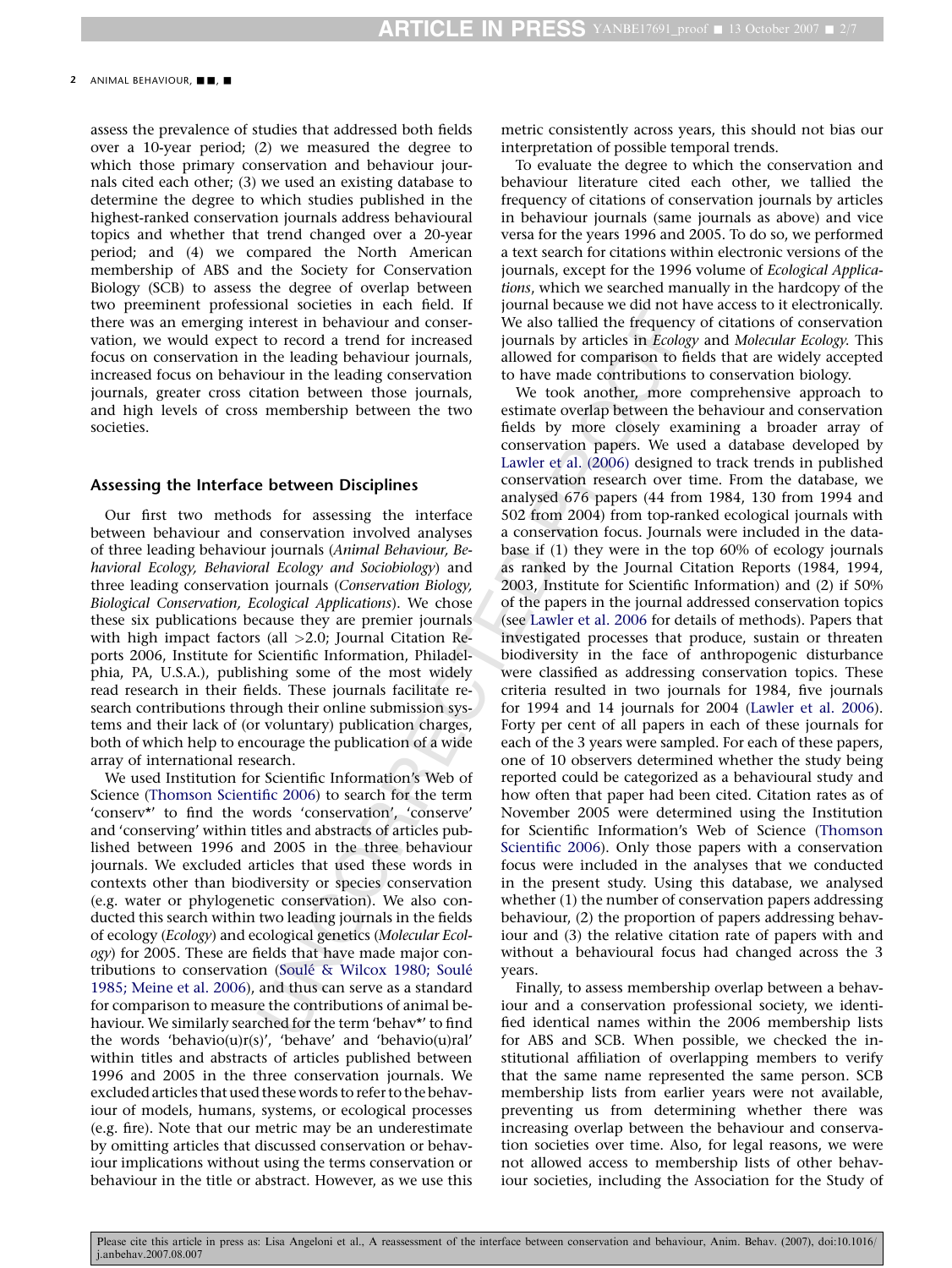Animal Behaviour and the International Society for Behavioural Ecology. Thus our behavioural membership analysis was restricted to the members of ABS, which are smaller in number and primarily North American, as compared with the larger, more international membership of SCB. Because of this, we restricted our analysis of membership overlap to the North American members of SCB and ABS. For comparison, we also calculated the overlap between North American members of SCB and the Ecological Society of America (ESA).

### Increasing Overlap between Disciplines?

Example the internation of the the secture of the time scattering of the time in the links between behaviour strats from 1996 to 2005,  $\alpha$ : the links between behaviour internation of the distance of the conservation in t Has heightened interest in the links between behaviour and conservation translated into a greater focus on conservation in leading behaviour journals and a greater focus on behaviour in leading conservation journals? Our results indicated little change from 1996 to 2005 as reflected in the words used in titles and abstracts within the six primary behaviour and conservation journals (Figs 1, 2). The term 'conservation' was rarely used in titles and abstracts of behaviour articles (0.3% of 5161 behaviour articles published during  $1996-2005$ ; Fig. 1), and the term 'behaviour' was infrequently used in titles and abstracts of conservation articles (4.2% of 5703 conservation articles published during  $1996-2005$ ; Fig. 2). Of the three behaviour journals, Animal Behaviour had the highest percentage of articles with 'conservation' in the title or abstract across the decade (0.4%; Behavioral Ecology and Sociobiology: 0.2%; Behavioral Ecology: 0.09%). In an Animal Behaviour review, [Sutherland \(1998\)](#page-6-0) argued that approximately 10% of animal behaviour papers should have applied implications. Although our keyword search may underestimate the actual applied content of articles, our results still suggest that none of the three behaviour journals met Sutherland's goal based on the trivial proportion of papers with the term 'conservation' in the title and abstract (all <0.5% of articles). These values also fell well below the percentages for two leading journals in the fields of ecology and ecological genetics, fields which have made a substantial contribution to conservation biology; 5.6% of Ecology articles and 9.9% of Molecular Ecology articles mentioned conservation in their titles or



Figure 1. The percentage of articles published in three primary behaviour journals that used the term 'conservation' in their titles or abstracts from 1996 to 2005.  $\bigcirc$ : Animal Behaviour;  $\Box$ : Behavioral Ecology;  $\triangle$ : Behavioral Ecology and Sociobiology.



Figure 2. The percentage of articles published in three primary conservation journals that used the term 'behaviour' in their titles or abstracts from 1996 to 2005.  $\bigcirc$ : Conservation Biology:  $\bigcap$ : Biological Conservation;  $\triangle$ : Ecological Applications.

abstracts in 2005. Of the three conservation journals, Biological Conservation had the highest percentage of articles with 'behaviour' in the title or abstract (5.6%; Conservation Biology: 3.7%; Ecological Applications: 3.0%). Although the percentage of Biological Conservation articles with 'behaviour' in the title or abstract did not change over time, the absolute number increased during 1996–2005 (9 of 134 articles mentioned 'behaviour' in 1996; 22 of 316 articles did so in 2005). Of the six journals that we investigated, this was the only journal to show such an increase.

If increased focus on the links between behaviour and conservation has had a noticeable impact on the scientific literature, we would expect articles published in the leading behaviour and conservation journals to cite each other more frequently. Instead we found that the three behaviour and three conservation journals rarely cited each other in 2005, with little evidence for change as compared to 1996 [\(Figs 3, 4\)](#page-3-0). Of the three behaviour journals, Behavioral Ecology and Sociobiology had the highest rate of citing articles in the three conservation journals in 2005 (0.15 citations per article; Behavioral Ecology: 0.07 citations per article; Animal Behaviour: 0.06 citations per article) and had the greatest increase in this rate as compared with 1996 ([Fig. 3\)](#page-3-0). For comparison, papers published in Ecology and Molecular Ecology, the two journals representing other fields that have made contributions to conservation biology, cited the three conservation journals at a much higher rate (Ecology: 1.31 citations per article; Molecular Ecology: 0.688 citations per article). Of the three conservation journals, Biological Conservation had the highest rate of citing articles in the three behaviour journals in 2005 (0.23 citations per article; Ecological Applications: 0.14 citations per article; Conservation Biology: 0.06 citations per article), but this did not represent an increase in rate as compared with 1996 ([Fig. 4\)](#page-3-0). Overall, of the three behaviour and three conservation journals that we investigated, Biological Conservation revealed the most links between disciplines, as measured by the percentage of articles with 'behaviour' in the title or abstract and the frequency of citing behaviour journals.

If animal behaviour has become integrated with conservation biology over time, we would expect behavioural research to be more prominent among the conservation literature now than it was 20 years ago. Our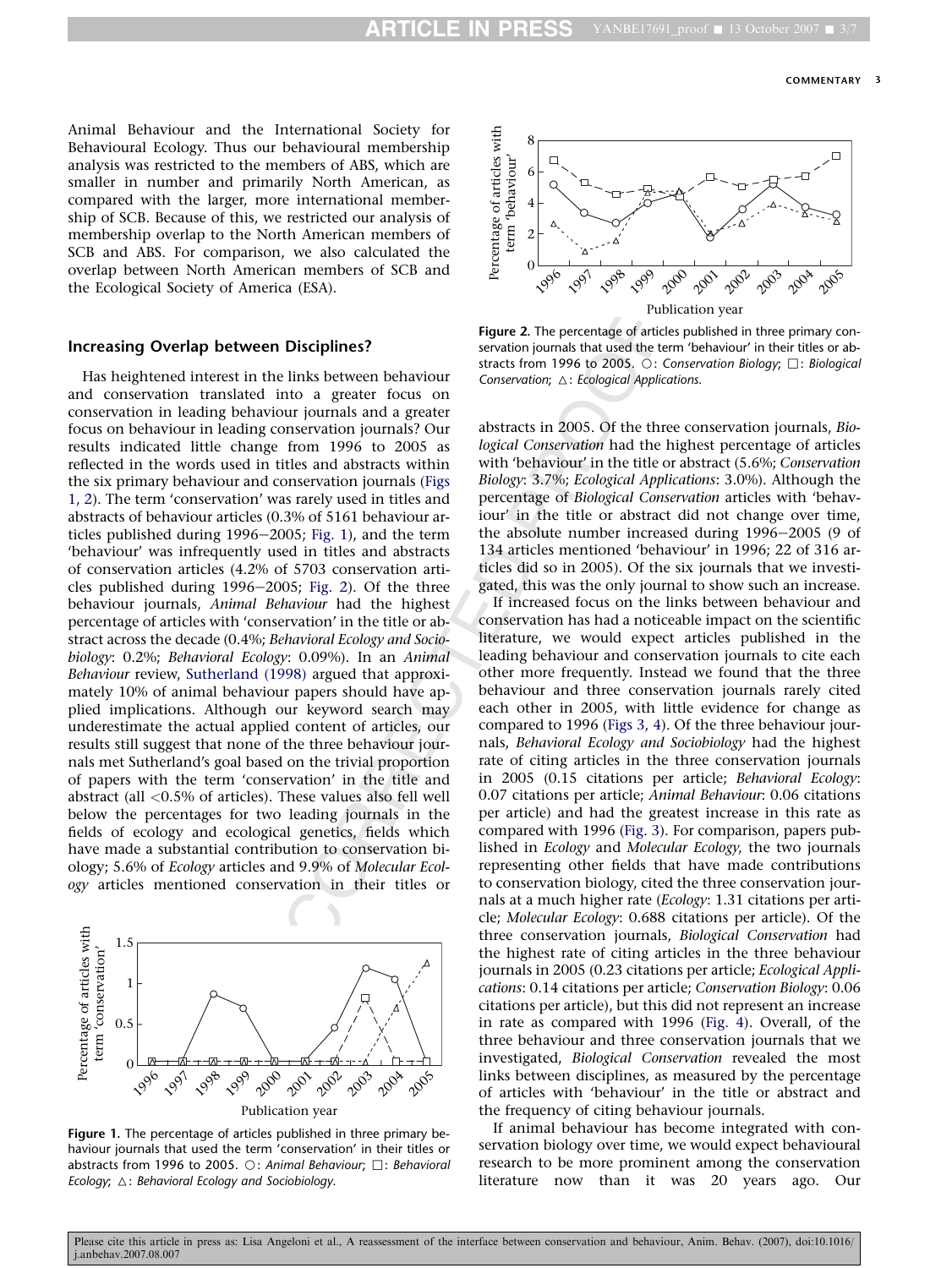<span id="page-3-0"></span>

Figure 3. The frequency of citations of three primary conservation journals per behaviour article in 2005. Points  $(-\circ)$  represent frequency in 1996 for comparison.

comprehensive analysis of conservation articles published between 1984 and 2004 revealed an absolute increase in the number of conservation papers with a behavioural focus; the number in our sample quadrupled between 1994 and 2004 (from  $N = 12$  to  $N = 48$  papers), suggesting an increase in the amount of conservation research focused on behaviour. However, there was no concomitant increase in the ratio of conservation papers with a behavioural focus relative to other conservation papers [\(Fig. 5](#page-4-0)). That is, the number of conservation studies focusing on behaviour has not increased at a greater rate than the conservation literature in general. Indeed, the proportion of all conservation papers that have a behavioural focus declined from 18% (8 out of 44) in 1984 down to 9% in 1994 and 2004, although the decrease was not significant (chi-square test:  $\chi^2 = 3.44$ ,  $P = 0.18$ ; Fig. 5).

Although the proportion of conservation papers with a behavioural focus has not increased over time, we tested the hypothesis that papers with a behavioural focus have had a disproportionate impact on the field of conservation biology by quantifying the number of times that each paper had been cited (by November 2005). We found that conservation papers with a behavioural focus were not cited more per article than those without a behavioural focus in any year ([Table 1\)](#page-4-0). In fact, the total citations of all conservation papers with a behavioural focus decreased significantly from almost 30% of all citations of conservation papers published in 1984 to less than 9% in 1994 and 2004 (chi-square test:  $\chi_2^2 = 739644.7$ ,  $P < 0.0001$ ; Fig. 6).

Citing journal<br>
string journal<br>
stations of the primary conservation journals per behaviour article in 2005.<br>
of conservation articles published Finally, we expected conserved an absolute increase in bership between ABS a Finally, we expected considerable levels of cross membership between ABS and SCB in 2006 if there are strong linkages between the two disciplines. We identified only 137 individuals as North American members of both societies. This represented 7.5% of the North American ABS membership (1835 total) and 1.5% of the larger North American SCB membership (9062 total). For comparison, 1184 North American members of ESA were also members of SCB. This represented 14.8% of the North American ESA membership (7998 total) and 13.1% of the North American SCB membership. Hence, the average ABS member was only half (0.53) as likely as the average ESA member to also belong to SCB, suggesting that behaviourists are much less likely than ecologists to join a conservation society. Interestingly, ABS members that were affiliated with zoos were more likely to belong to SCB than the average ABS member (8 of 35 zoo affiliates or 22.9%). This probably reflects the combined emphasis on behaviour and conservation in many zoological programmes ([Kleiman 1992;](#page-6-0) [Curio 1998; Wielebnowski 1998](#page-6-0)).

## Possible Barriers and Bridges

Overall we found little evidence for current or increasing overlap between the fields of animal behaviour and conservation biology: (1) keywords and cross-citation rates in three primary behaviour and conservation journals revealed little evidence for change since 1996; (2) the



Figure 4. The frequency of citations of three primary behaviour journals per conservation article in 2005. Points  $(-c)$  represent frequency in 1996 for comparison.

Please cite this article in press as: Lisa Angeloni et al., A reassessment of the interface between conservation and behaviour, Anim. Behav. (2007), doi:10.1016 j.anbehav.2007.08.007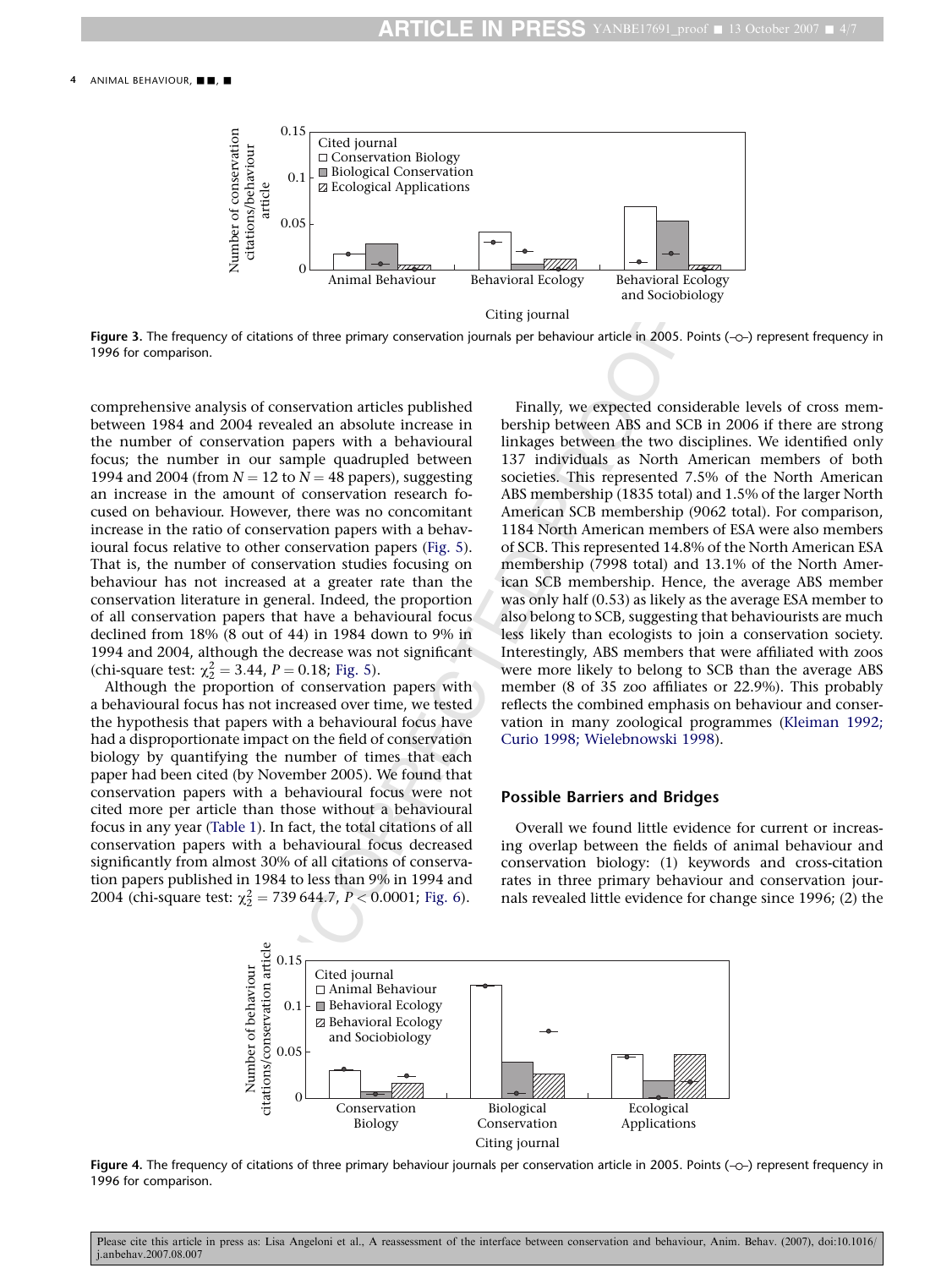<span id="page-4-0"></span>![](_page_4_Figure_2.jpeg)

Figure 5. The number of articles with a conservation focus published in ecological journals with a minimum impact factor of 1 in 1984, 1994 and 2004. The hatched part of each bar represents the number of conservation articles with a behavioural focus. The percentage of all conservation articles with a behavioural focus is given above each bar.

It not at a greater rate than the<br>
artion literature; (3) conservation<br>
trail focus published since 1984<br>
the ratio and decline in the total<br>
delas? F<br>
such articles relative to other<br>
institution<br>
delas. The was little ov number of conservation studies with a behavioural focus increased since 1984, but not at a greater rate than the growing body of conservation literature; (3) conservation articles with a behavioural focus published since 1984 may have had less impact, based on a decline in the total number of citations of such articles relative to other conservation papers; and (4) there was little overlap between the membership of an animal behaviour and that of a conservation society. All of our analyses suggest that the full potential of animal behaviour to inform conservation efforts, as set forth over the past decade, is currently unrealized. This divide between the fields is corroborated by a recent study investigating trends in animal behaviour research between 1968 and 2002 (Ord [et al. 2005](#page-6-0)) and a recent review of the key outstanding questions remaining in behavioural ecology (Owens [2006](#page-6-0)). Neither article identified conservation as an important focus, past or present, for the disciplines of animal behaviour and behavioural ecology. Indeed, conservation was never mentioned in either article. Additionally, the research topics represented at a 2006 behavioural ecology conference and a 2006 conservation biology conference showed little overlap of scientific questions (Caro 2007). All of these findings highlight the wide gap between the dominant research foci of the two disciplines.

![](_page_4_Figure_5.jpeg)

Figure 6. Sum of citations of conservation articles, by the year in which they were published, through November 2005. The hatched and open portions of each bar represent the number of citations of conservation articles with a behavioural and nonbehavioural focus, respectively. The percentage of all citations of behavioural articles in conservation biology, given above each column, appears to be waning.

How can we explain the disconnect between conservation and behaviour despite recent efforts to bridge the two fields? Perhaps part of the problem is the historical, institutional separation of the two disciplines. Behavioural ecologists and conservation biologists are often housed in different departments and colleges on university campuses, are trained to ask very different research questions that have been historically separated, apply for research funds from different agencies, and strive to publish in different journals that, as shown here, publish few papers linking the two disciplines. It has been argued that the journals themselves contribute to the continued separation of the fields, with behaviour journals rejecting applied articles (or recommending removal of those sections) and with conservation journals rejecting behaviour papers that may not demonstrate an immediate, direct impact on population dynamics [\(Blumstein &](#page-5-0) Fernández-Juricic 2004). This historical and cultural separation of the two fields is a likely contributor to the divide between behavioural ecologists and conservation biologists [\(Sutherland & Gosling 2000](#page-6-0)). Indeed, two of us (L.A. and K.R.C.) symbolize this disconnect, as a married behavioural ecologist and a conservation biologist in the

Table 1. Number of times that conservation papers \* with (B) or without (NB) a behavioural focus were cited (by November 2005) for publication years 1984, 1994 and 2004

| Year                                              | 1984                                 |            | 1994                                              |    | 2004      |                                    |
|---------------------------------------------------|--------------------------------------|------------|---------------------------------------------------|----|-----------|------------------------------------|
| Type of paper                                     | В                                    | NB         | B                                                 | NB |           | NB                                 |
| Median citations per paper<br>Mann-Whitney $U(Z)$ | $18.5(N=8)$<br>$184 (-1.19)$<br>0.23 | $10(N=36)$ | $20.5 (N=12)$ 19 (N=118)<br>$750 (-0.33)$<br>0.74 |    | $1(N=48)$ | $1(N=454)$<br>10867 (0.03)<br>0.98 |

\*In the database of conservation science publications described in [Lawler et al. \(2006\)](#page-6-0) .

Please cite this article in press as: Lisa Angeloni et al., A reassessment of the interface between conservation and behaviour, Anim. Behav. (2007), doi:10.1016/ j.anbehav.2007.08.007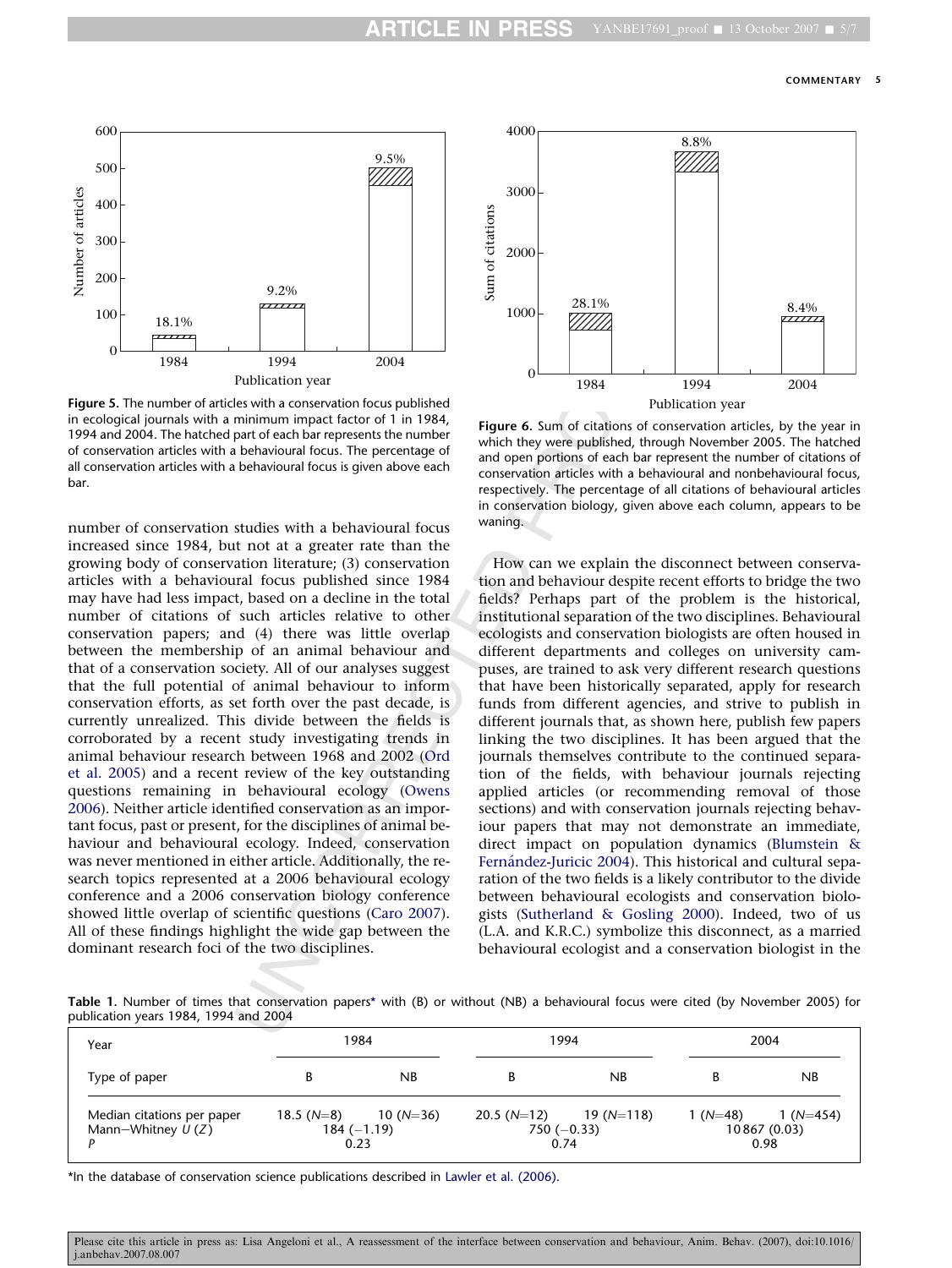<span id="page-5-0"></span>same institution who, until recently, rarely collaborated scientifically.

Strumman's container and particular conservation and particular enterpotations (between the term in the conservation and disconnect be that an be challenging to link well as multiple approach be that an be challenging to A historical separation of disciplines, however, cannot be the only explanation for this lack of overlap, as many other disparate fields have integrated their work into biodiversity conservation, such as ecology, population genetics, systematics and sociology (Soule´ [& Wilcox](#page-6-0) 1980; Soulé [1985; Shumway 1999; Meine et al. 2006;](#page-6-0) [Caro 2007](#page-6-0)). Many potential mechanisms underlying the separation between behaviour and conservation have been proposed (e.g. see [Clemmons & Buchholz 1997a;](#page-6-0) [Caro 1998a; Gosling & Sutherland 2000; Linklater 2004](#page-6-0)), and we highlight a few recurring key themes here. For instance, it is argued that the two disciplines are focused on different biological scales that can be challenging to link, with behavioural ecologists working at the level of the individual and conservation biologists focused on population and community dynamics (Beissinger 1997; Clemmons & Buchholz 1997b; Caro 1998b, 1999; Martin 1998; Shumway 1999; Sutherland & Gosling 2000). Scientists studying animal behaviour also may feel that they have little to contribute to conservation biology, or that the applied nature of the subject makes it less intellectually challenging and objective ([Ralls 1997; Rubenstein](#page-6-0) [1998; Sutherland 1998; Caro 1999, 2007; Sutherland &](#page-6-0) [Gosling 2000](#page-6-0)). In turn, those studying conservation biology may feel that animal behaviour, in particular the evolutionary emphasis of behavioural ecology, has little relevance to their work (Arcese et al. 1997; Sutherland 1998; Shumway 1999; Blumstein & Fernández-Juricic 2004; Linklater 2004; Buchholz 2007). Finally, behavioural studies take time, and conservation biologists, because their field is a crisis discipline, need quick solutions (Caro 1998c, 1999, 2007; Buchholz 2007).

If greater overlap between animal behaviour and conservation biology is desired, how could this be achieved? Although conservation biologists could work to familiarize themselves with behavioural topics and to include behavioural ecologists in conservation teams (Arcese et al. 1997; Blumstein & Fernández-Juricic 2004; Buchholz 2007), most of the suggested solutions to bridge this gap rely on increased efforts of the behaviour community (Beissinger 1997; Clemmons & Buchholz 1997b; Sutherland 1998; Caro 1998c, 1999, 2007; Shumway 1999; Festa-Bianchet 2003; Blumstein & Fernández-Juricic 2004; Linklater 2004; Blumstein 2006, in press). Scientists studying animal behaviour would have to meet with conservation practitioners to learn about their needs prior to developing research and use that information to ask more diverse levels of behavioural questions. Then they would have to stress the conservation applications of their work to other scientists at conferences and symposia, and in papers published in both behaviour and conservation journals; similarly they would need to translate their work into useful conservation products and quickly disseminate their findings to resource managers and the public through workshops, reports, public speaking and popular writing. It is also suggested that the goals of conservation would be advanced if behavioural ecologists chose to study animals that occur in environments with human disturbance and that fascinate the public, including charismatic vertebrates, flagship species, species of conservation concern and captive animals, recognizing that such systems may not allow for large sample sizes or replicated experiments and that caution must be used to ensure that the research does not further disturb already threatened populations (Caro 1998c, 1999, 2007; Shumway 1999; Linklater 2004; Blumstein 2006). Finally, behavioural ecologists and conservation biologists can gain insight by looking to examples where a behavioural perspective has already informed conservation and management decisions for wild and captive populations (Buchholz 2007; Caro 2007).

Despite much recent interest in combining these fields, there is still a disconnect between behaviour and conservation. There are multiple explanations for this divide as well as multiple approaches to bridge the gap. One obvious step is for individuals like ourselves to take the initiative and collaborate across disciplines to advance the application of animal behaviour in conservation biology.

J. E. Aukema, J. B. Grant, B. S. Halpern, P. Kareiva, C. R. Nelson, K. Ohleth, J. D. Olden, B. R. Silliman and P. Zaradic kindly allowed us to analyse the 20-year database of conservation literature for this study. Thanks to S. Ramey, the Animal Behavior Society, K. Powers, the Society for Conservation Biology, R. Dellon, and the Ecological Society of America for access to membership lists.We appreciate the helpful input provided by S. R. Beissinger, D. T. Blumstein, T. M. Caro, M. Festa-Bianchet and two anonymous referees. Lisa Angeloni was supported by the National Science Foundation under Grant No. DBI-0310305.

#### References

- Arcese, P., Keller, L. F. & Cary, J. R. 1997. Why hire a behaviorist into a conservation or management team? In: Behavioral Approaches to Conservation in the Wild (Ed. by J. R. Clemmons & R. Buchholz), pp. 48–71. Cambridge: Cambridge University Press.
- Beissinger, S. R. 1997. Integrating behavior into conservation biology: potentials and limitations. In: Behavioral Approaches to Conservation in the Wild (Ed. by J. R. Clemmons & R. Buchholz), pp. 23–47. Cambridge: Cambridge University Press.
- Blumstein, D. T. 2006. Ten things a behavioral biologist can do to help conservation. Conservation Behaviorist,  $4$ ,  $2-3$ .
- Blumstein, D. T. In press. Tinbergen's four questions. In: The Encyclopaedia of Applied Animal Behaviour and Welfare (Ed. by D. Mills), Wallingford: CAB International.
- Blumstein, D. T. & Fernández-Juricic, E. 2004. The emergence of conservation behavior. Conservation Biology, 18, 1175-1177.
- Buchholz, R. B. 2007. Behavioural biology: an effective and relevant conservation tool. Trends in Ecology & Evolution,  $22$ ,  $401-407$ .
- Caro, T. 1998a. Behavioral Ecology and Conservation Biology. Oxford: Oxford University Press.
- Caro, T. 1998b. The significance of behavioral ecology for conservation biology. In: Behavioral Ecology and Conservation (Ed. by T. Caro), pp. 3–26. Oxford: Oxford University Press.
- Caro, T. 1998c. How do we refocus behavioral ecology to address conservation issues more directly? In: Behavioral Ecology and Conservation (Ed. by T. Caro), pp. 557-565. Oxford: Oxford University Press.
- **Caro, T.** 1999. The behaviour–conservation interface. Trends in Ecology & Evolution,  $14$ ,  $366 - 369$ .
- Caro, T. 2007. Behavior and conservation: a bridge too far? Trends in Ecology & Evolution,  $22$ ,  $394-400$ .